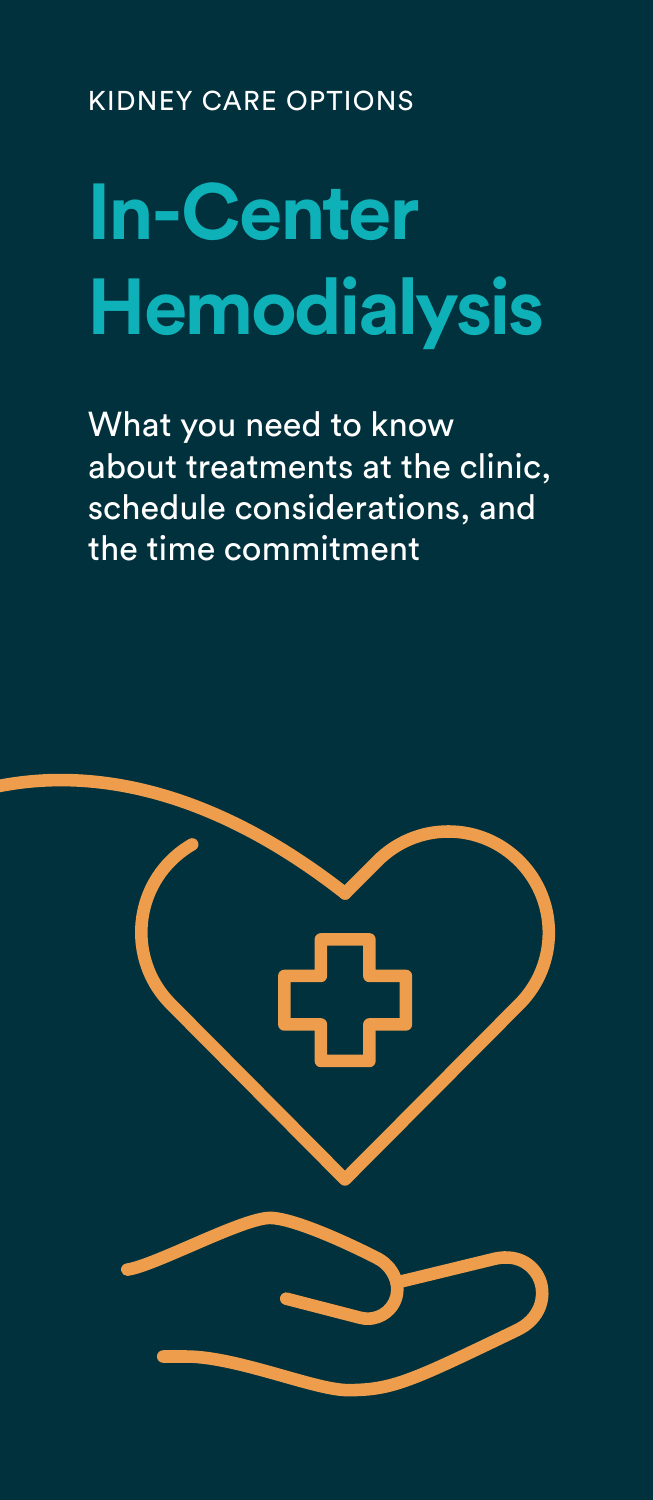# **Basics**

### **What is in-center hemodialysis?**

Dialysis clinics offer hemodialysis treatments performed by a team of nurses and technicians. The team sets up the dialysis machine, starts the treatments, and monitors your vitals during therapy.

This option is best if you prefer separate treatments from home life and want on-site, trained professionals overseeing your dialysis.

If you are less active or have complex medical conditions, you may prefer to receive dialysis in center.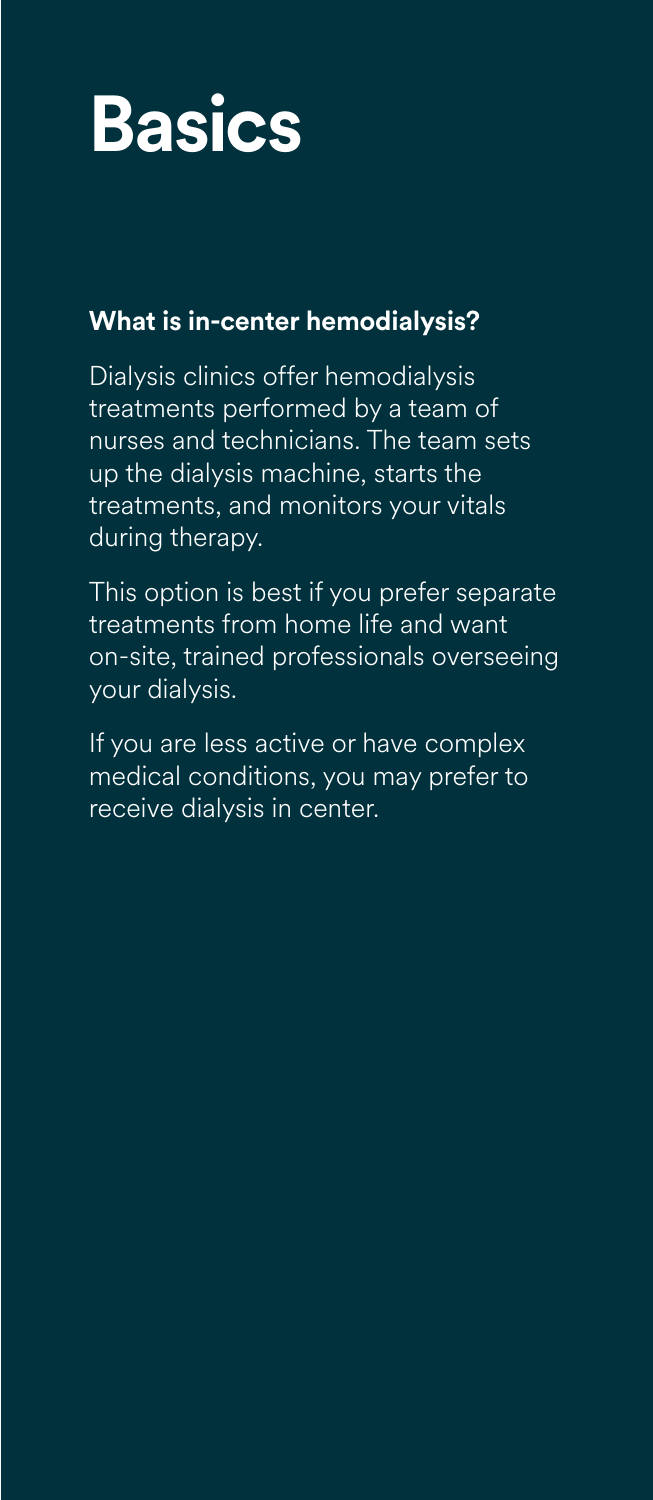#### **How will in-center dialysis affect your weekly schedule?**

Patients typically go for treatment at the clinic three times a week, every other day, for three to four hours per visit. You will be assigned a day and time to have your dialysis treatments.

In-center hemodialysis requires a more rigid schedule than at-home treatment. You also must consider the travel time to the clinic and any transportation needs. If your clinic is not close to your home, this could add considerable time to your dialysis schedule.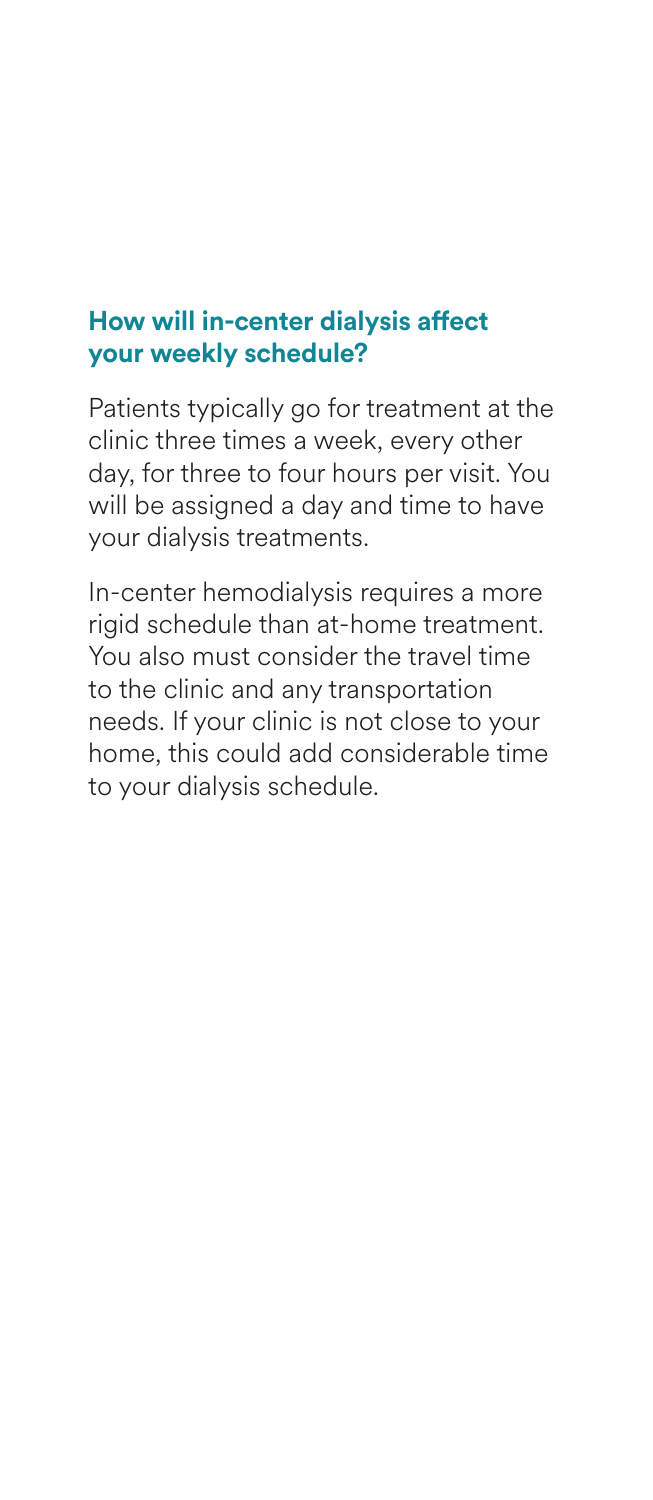#### **What can you do during dialysis treatments?**

Because you will likely spend several hours three to four days per week at the clinic, consider how you will pass the time while connected to the machine. You can read a book, watch TV, listen to podcasts, or play games on your phone.

For some patients, in-center dialysis provides a consistent routine and sense of community.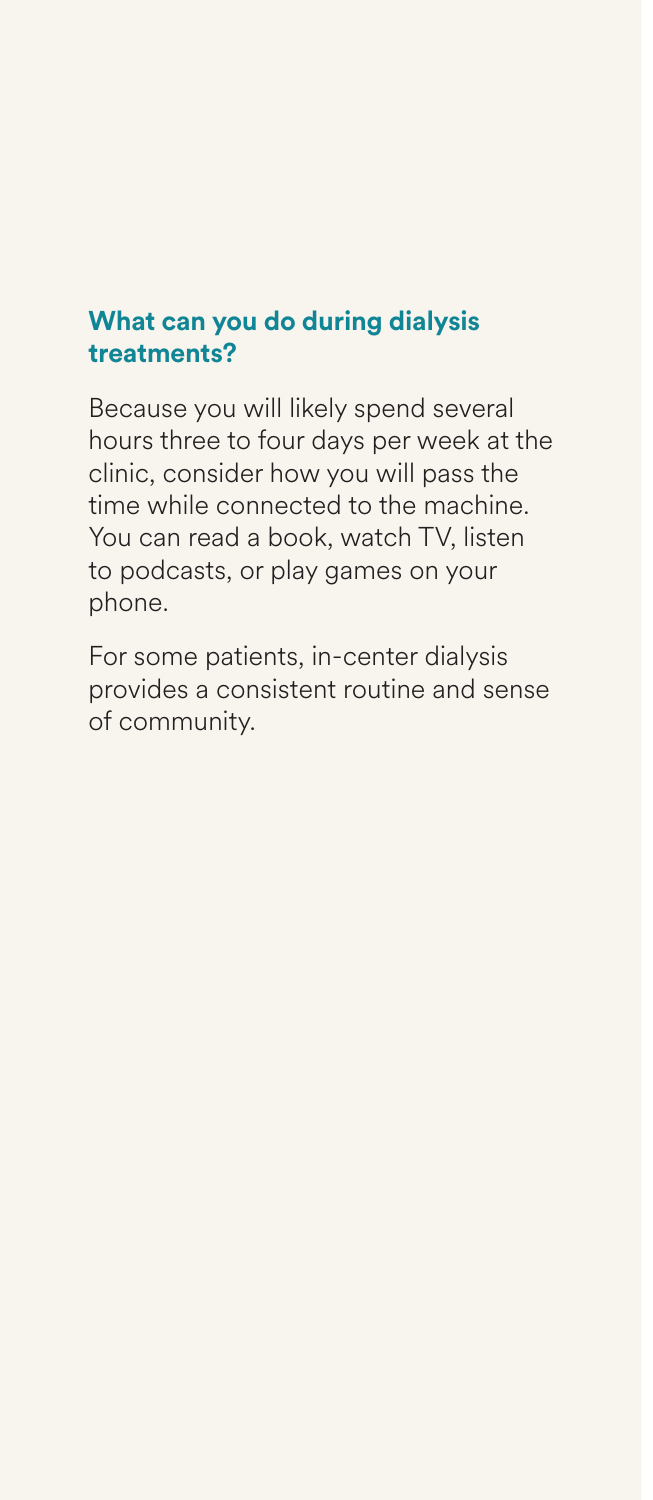## **Questions?**

#### **What you should ask your doctor about in-center treatments**

The answers to these questions will help you make your decision. Don't be afraid to ask them.

| п | Am I a good candidate for<br>in-center treatment?    |
|---|------------------------------------------------------|
| П | Who takes care of me at the<br>center?               |
|   | How will I feel after dialysis?                      |
| П | Do I need to make lifestyle<br>changes?              |
|   | Can I tour a dialysis unit?                          |
| П | Are family members or friends<br>allowed to join me? |
|   | Do I get to choose my<br>appointment times?          |
|   | Are social distancing<br>precautions taken?          |